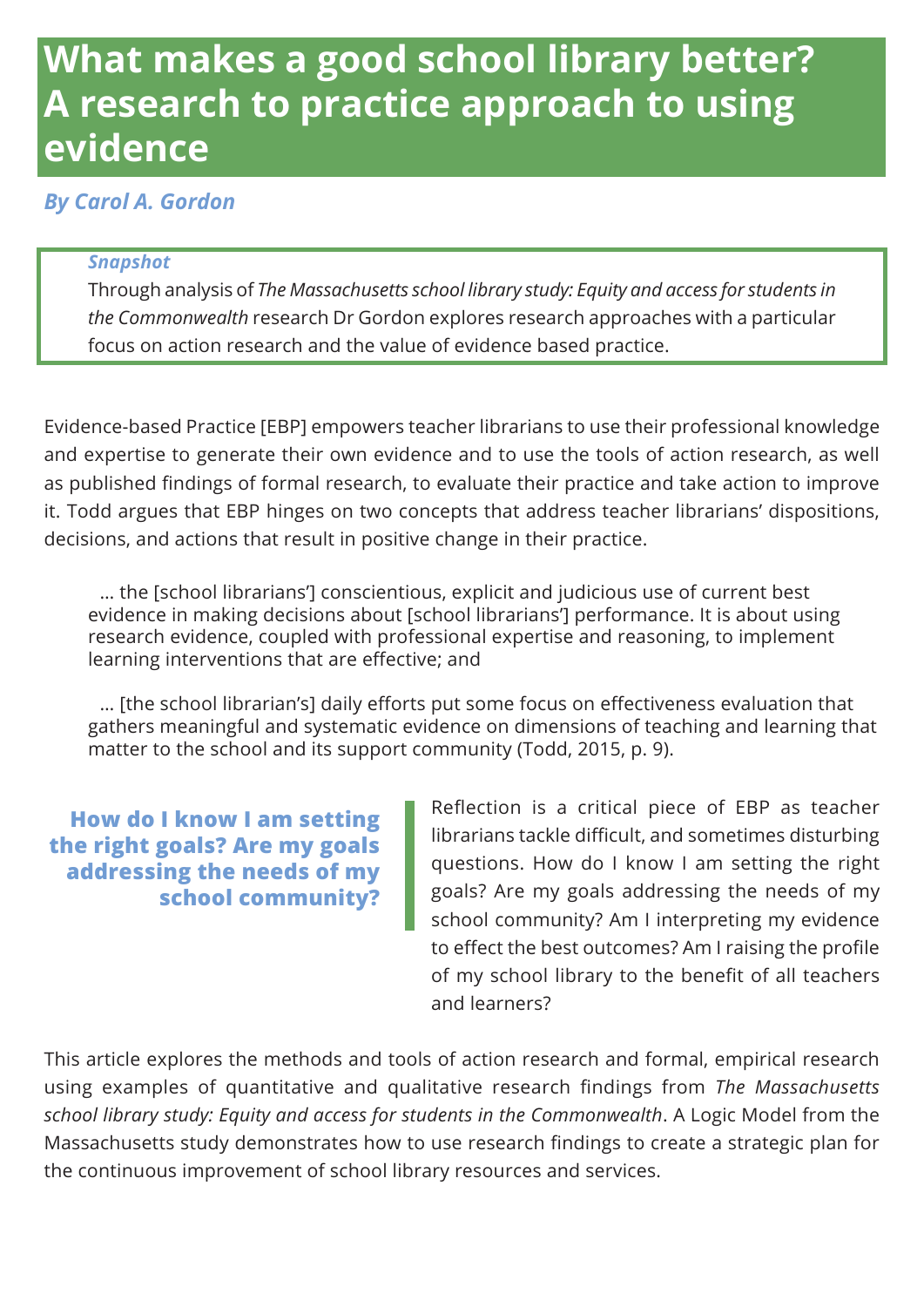## **Methods and Tools of Action Research and Formal, Empirical Research**

**[What Makes a School Library Good? An Action Research Casebook Study](https://slav.vic.edu.au/index.php/Synergy/issue/view/V13215)** (Gordon, 2015) describes how teacher librarians can use evidence of their practice, such as usage statistics that quantify acquisitions, circulation, and scheduling calendars to create an annual report that documents attainment of goals and objectives of a strategic plan that is embedded in you library's annual report. This article, published in Synergy and uploaded to academic. edu has been downloaded over a thousand times because it provides a practical blueprint for integrating EBP into the daily routine of a school library through strategic planning. The annual report is an evidence-based advocacy document for raising awareness of how teacher

librarians support their school's mission and needs through goal setting, data collection and analysis, and evaluation of progress. Using infographics, tables, graphs, photos, and narrative teacher librarians can tell their stories of reflection, action, evaluation, and more reflection. These reports document a recurring cycle of improvement as teacher librarians consider guiding questions such as:

**The annual report is an evidence-based advocacy document for raising awareness of how teacher librarians support their school's mission…**

- Am I setting the right goals?
- How will I know I have successfully attained my goals?
- Am I using the best evidence to evaluate the outcomes?
- Who can help me?
- What are reasonable timelines for my objectives, or the actions I will take to attain the goal?
- Who benefits from my strategic plan?

**How do we communicate our strategic plans to our school communities…**

- How do we communicate our strategic plans to our school communities and gather input from them that informs our future planning?
- How can we move our school libraries from good to better as I use the tools and methods action research and formal, empirical research?

# **Background to The Massachusetts Study Equity**

The formal research study, *The Massachusetts School Library Study: Equity and Access for Students in the Commonwealth* (Gordon & Cicchetti, 2018) provides data in this article that serve as examples of research methods and tools for both empirical and action research when relevant. The study was initiated by the State Legislature that created a School Library Commission. The Legislature charged the Commission with designing and conducting a statewide study to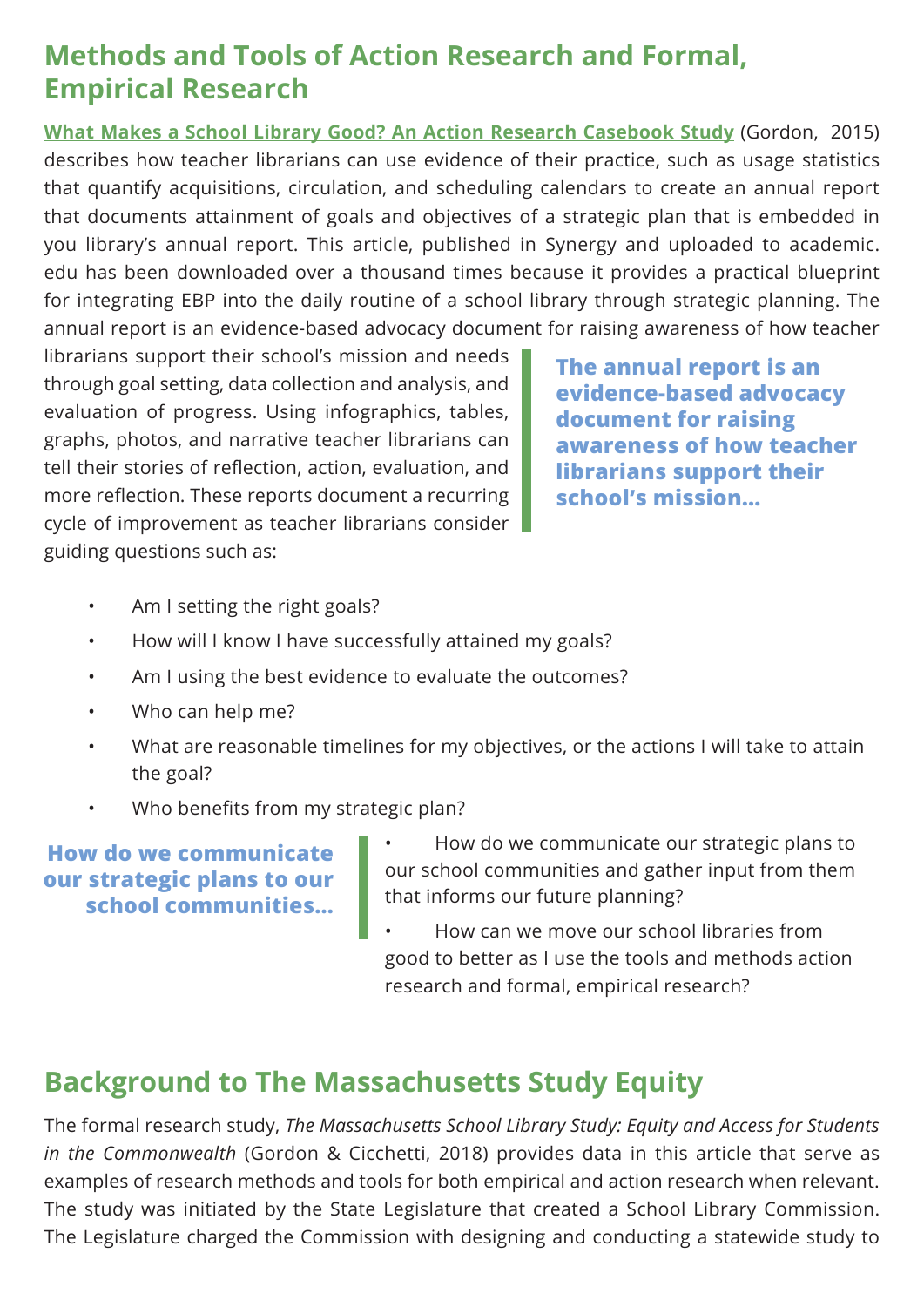analyze and evaluate the access learners and teachers had to school library resources and services across urban, suburban, and rural school districts. A survey was administered to school librarians in public and private schools across the state as data were collected from over 700 public and private schools. Survey questions included closed, multiple choice items and openended, write-in items. Closed questions yielded numerical data that were analyzed by statistical tests. These questions addressed access to various dimensions of school library resources and services such as access to the teacher librarian, the school library, print materials, audio visual materials, digital resources, information technology, and funding, Open survey questions were analyzed numerically using percentages and qualitatively using content analysis to capture the barriers and enablers reported by teacher librarians in providing equitable access of students and teachers to school library resources and services. Examples of a variety of quantitative and qualitative research methods and tools are used from this study to illustrate how data is displayed to create a narrative.

### **Action Research Tools and Methods**

The idea of participatory, or action research evolved from the work of Kurt Lewin who is known as the father of social psychology and the founding father of change management, including experiential learning, field theory, and group dynamics. Lewin was influenced by Gestalt psychology to develop his theory that individual personalities, interpersonal conflict, and situational variables were important factors in effecting change. While controversy around Lewin's research still rages among researchers in the fields of psychology and sociology, it is clear that his work with veterans, prisoners, and addicts in post-World War Two America supports his theory that individuals can affect social outcomes that we have come to know as grass roots change.

The distinguishing feature of action research is that it is local. It is not concerned with the generalizability of findings to a larger population. This type of research is practical and personal. It uses many of the tools of formal research such as literature reviews, surveys, interviews, case studies, participant observation and journaling, focus groups, oral history, usage statistics, and document, or content analysis. These methods empower teacher librarians to gather and analyze evidence that can inform the improvement of practice and the demonstration of the worth of the library to the school community.

**The distinguishing feature of action research is that it is local.**

The feature that distinguishes action research from scientific, or formal research is the absence of 'the sample' of research participants. Scientific research typically chooses a sample of participants who are representative of a larger population. For example, a formal study of teacher librarians in the state of Victoria might consist of only 25 percent of the actual population of teacher librarians in the state. This would be a large enough sample for formal researchers to claim it is a representative sample and the findings of the research can be generalized from the sample to the entire population of Victoria. Members of the sample can be chosen purposefully for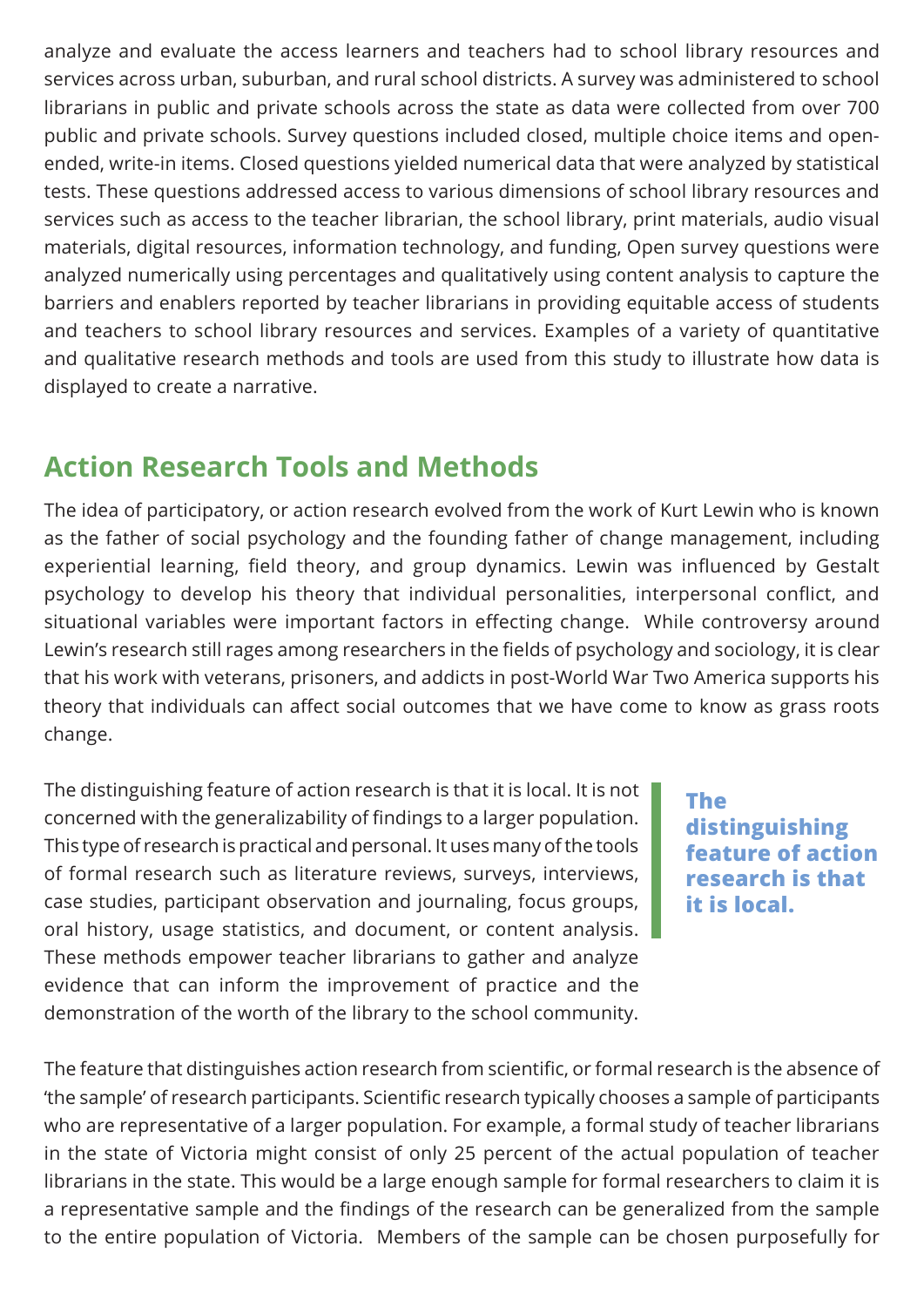specific characteristics such as ethnicity, gender, age, native language, income, and/or socioeconomic background. These characteristics are dictated by the research question that drives the investigation.

A sample can also be randomly selected. In action research the population to be studied could consist of one person, as in a case study, or the population of an entire school.

Statistical analysis is not usually used in action research studies since statistical tests require data from large samples. Table 1 illustrates the use of descriptive statistics expressed as percentages.

| 0-5 years<br>6-10 years                 | Early Career [0-10]<br>47%8%<br>22%4%      | 70.2%                |
|-----------------------------------------|--------------------------------------------|----------------------|
| 11-15 years<br>16-20 years              | <b>Mid-Career [11-20]</b><br>15%0%<br>9%8% | 24.8%                |
| 21-25 years<br>26-30 years<br>31+ years | Late Career [21-31]<br>.9%                 | 4.6%<br>2.5%<br>1.2% |
| NA                                      | n-541                                      | .4%                  |

#### **Table 1: School Librarians' Length in Current Positions**

Only 24.8% of school librarians are mid-career, yet mid-career employees tend to be productive and innovative workers who sustain a high level of expertise as well as a high level of commitment and involvement in their jobs. [Hall, 2002] The high rate of retirement in recent years accounts for less than 4.6% of late career school librarians who have been in their current position for 21 to 31+ years. Retirees also account for the high number of early career librarians. The preponderance of early career librarians, indicates a workforce in need of extensive training and mentoring.

#### *THE MASSACHUSETTS SCHOOL LIBRARY STUDY:EQUITY AND ACCESS FOR STUDENTS IN THE COMMONWEALTH*

The text to the right of Table 1 provides an analysis of the findings which includes a citation from formal research that suggests why it is important to have a high number of mid-career school librarians. The analysis explains that a high rate of retirements in recent years accounts for the low number of late career librarians. Analysis also points out that the high number of early career librarians indicates the need for extensive professional development. This narrative reflects the expertise and professional experience of the teacher librarian/researcher who has the proprietary knowledge that informs the stories that only she/he can tell.

The notation n=521 at the bottom of Table 1 reports the number of participants in the survey.

NA=.4% at the bottom of the table indicates that four-tenths of a percentage of those who took the survey did not answer this survey item.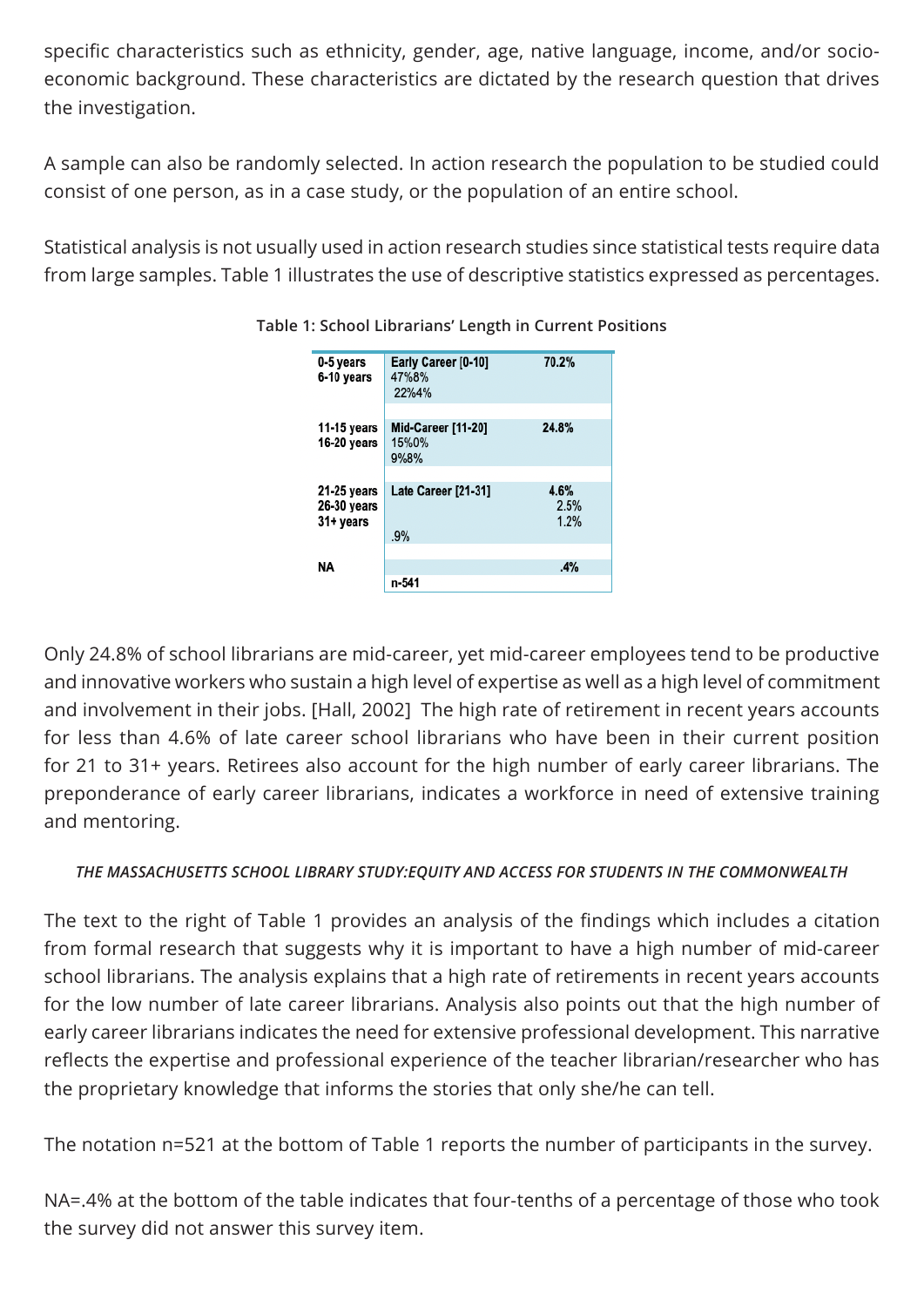While Table 1 is a summary of the responses to one of the survey questions in a formal research study, it could also be a summary of responses in an action research survey.

# **Formal Research Tools, Methods, and Analysis**

Unlike most action research, formal research is grounded in a theoretical or conceptual framework. This framework identifies constructivist learning theory proposed by Piaget, Dewey, Vygotsky, Bruner and Ausubel theorizes that people actively construct their own knowledge and use their prior knowledge to build new knowledge. The conceptual framework, shown in Figure 1, presents a user-centric school library model where Learner Outcomes are central to all the logistical functions of the school library as reflected in the vocabulary used to describe those functions.



*THE MASSACHUSETTS SCHOOL LIBRARY STUDY: EQUITY AND ACCESS FOR STUDENTS IN THE COMMONWEALTH*

Formal research always states research questions that set the boundaries for data collection and analysis. Table 2 shows the questions that guided the research of the Massachusetts study. While not required, it is a good idea for action researchers to develop a question that will guide the design of their action research.

| <b>Research Questions</b>                                                                                                                                                                                                                |                                                                                                                                                                     |
|------------------------------------------------------------------------------------------------------------------------------------------------------------------------------------------------------------------------------------------|---------------------------------------------------------------------------------------------------------------------------------------------------------------------|
| 1. What is the status of school libraries in<br>the Commonwealth of Massachusetts with<br>regard to access to staffing, the library<br>facility, information resources, information<br>technology, funding, and instruction and<br>help? | This is a quantitative research question that<br>requires the collection of numerical data.<br>Closed multiple choice survey questions elicit<br>quantifiable data. |
| 2. What are the barriers and enablers that<br>school librarians encounter when they<br>deliver library resources and instruction/<br>help to their school communities?                                                                   | This is a qualitative research question that<br>requires the collection of verbal data that<br>elicit extended, written responses.                                  |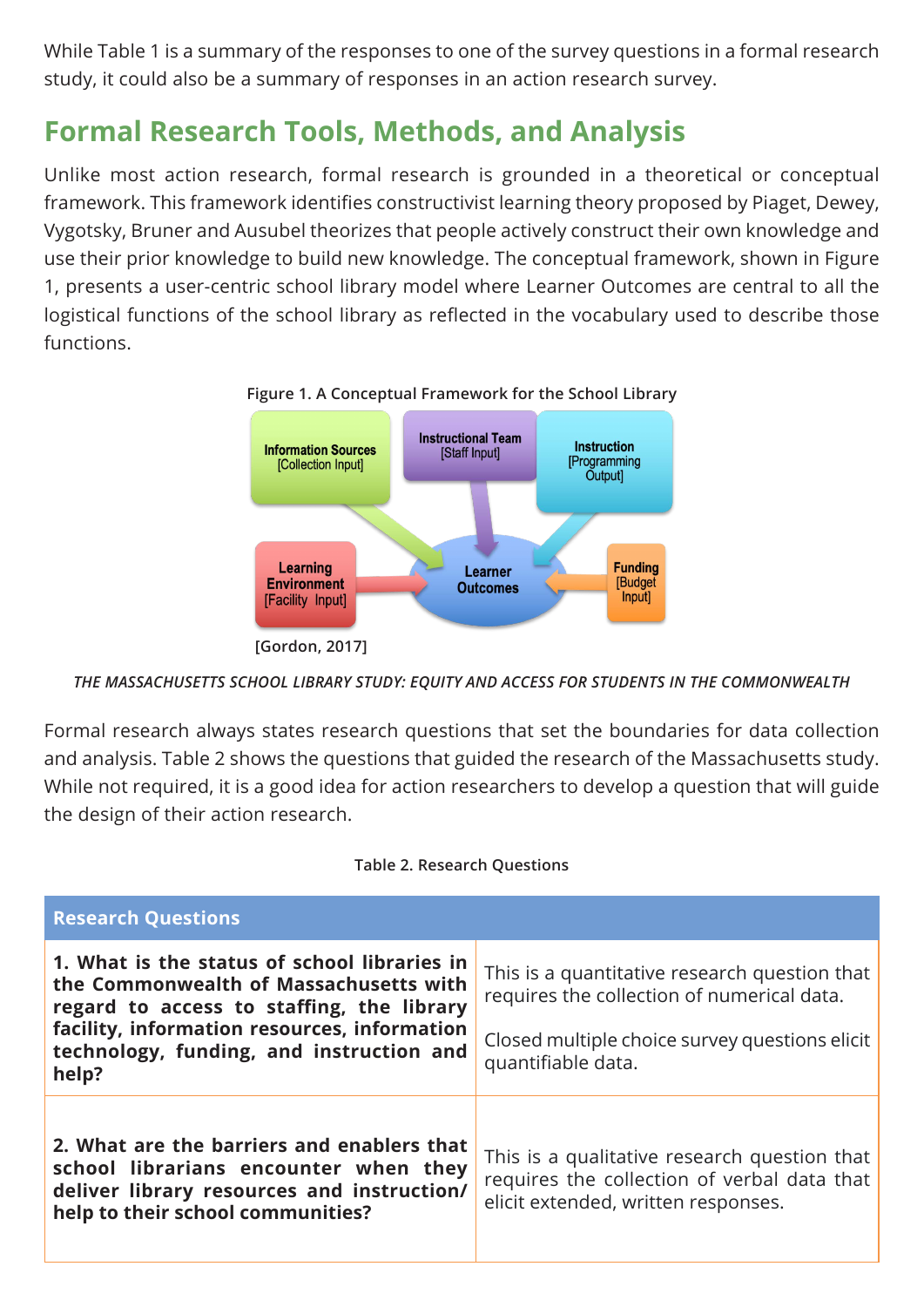**3. How can school library programs be further developed to ensure that the programs reflect changing technology?**

This question guides the analysis of all the data collected in the study, both quantitative and qualitative.

*THE MASSACHUSETTS SCHOOL LIBRARY STUDY: EQUITY AND ACCESS FOR STUDENTS IN THE COMMONWEALTH*

In formal research studies it may not be possible to study the entire population of a city, state or country so a sample of the population is chosen, either purposefully or randomly, to represent the population. Quantitative statistical tests can determine whether findings from the sample can be generalized to the population. The results of statistical tests must meet required levels to be labeled statistically significant. Table 3 displays quantitative data that was analyzed by a statistical test. The test used in this analysis is the Pearson's Chi Square.

**Table 3. Comparison of Electronic, Remote Access to Library Catalogues by District Types**

| <b>Fest</b>                | Results                              | <b>Findings</b>                                                                                                                            |
|----------------------------|--------------------------------------|--------------------------------------------------------------------------------------------------------------------------------------------|
|                            |                                      |                                                                                                                                            |
| Pearson's<br>CНI<br>SQUARE | $\chi$ 2 (1) = 25.79,<br>p<.001.     | Significantly fewer urban school<br>libraries have access to the<br>library catalogue than suburban<br>school libraries                    |
|                            | $\chi$ 2 (1) =5.39,<br>p=.02.        | Significantly fewer rural school<br>libraries have access to the<br>library catalogue than suburban<br>school libraries                    |
|                            | $\chi$ 2 (1) = 1.372,<br>$p = .242.$ | No significant difference was<br>found in electronic remote access<br>to the library catalogue between<br>urban and rural school libraries |

*THE MASSACHUSETTS SCHOOL LIBRARY STUDY: EQUITY AND ACCESS FOR STUDENTS IN THE COMMONWEALTH*

The analysis in column 3 of the table interprets the statistical notations in column 2. The findings are what we would expect: Fewer urban and rural school libraries have access to the library catalogue than suburban school libraries. This could be explained by poor access to the school library itself, poor staffing and by the likelihood that students in urban and rural school libraries do not have access to the catalogue from a school library website, or they may not have internet access at home. This is confirmed by data in Table 4 that show significantly fewer rural and urban school libraries have a library website and there is no significant difference between urban and rural school libraries' access to the library catalogue.

|     |                 | Table 4. Comparison of School Libraries with Websites by District Types |
|-----|-----------------|-------------------------------------------------------------------------|
| --- | <b>D</b> ------ | <b>Fig. 4</b> is a set                                                  |

| Test                        | Results                                                   | <b>Findings</b>                                                                                                                    |
|-----------------------------|-----------------------------------------------------------|------------------------------------------------------------------------------------------------------------------------------------|
|                             |                                                           |                                                                                                                                    |
| Pearson's<br>CHI-<br>SQUARE | Urban/Suburban<br>$\chi$ 2 (1) = 27.89, p < 001           | Significantly fewer urban school libraries have a library<br>website than suburban school libraries,                               |
|                             | Rural/Suburban<br>$\chi$ <sup>2</sup> (1) =7.72, p = .005 | Significantly fewer rural school libraries have a library website<br>than suburban school libraries,                               |
|                             | Urban/Rural<br>$\chi$ <sup>2</sup> (1) = .97, p = .325    | There were no significant differences in having a library<br>website between urban school libraries and rural school<br>libraries. |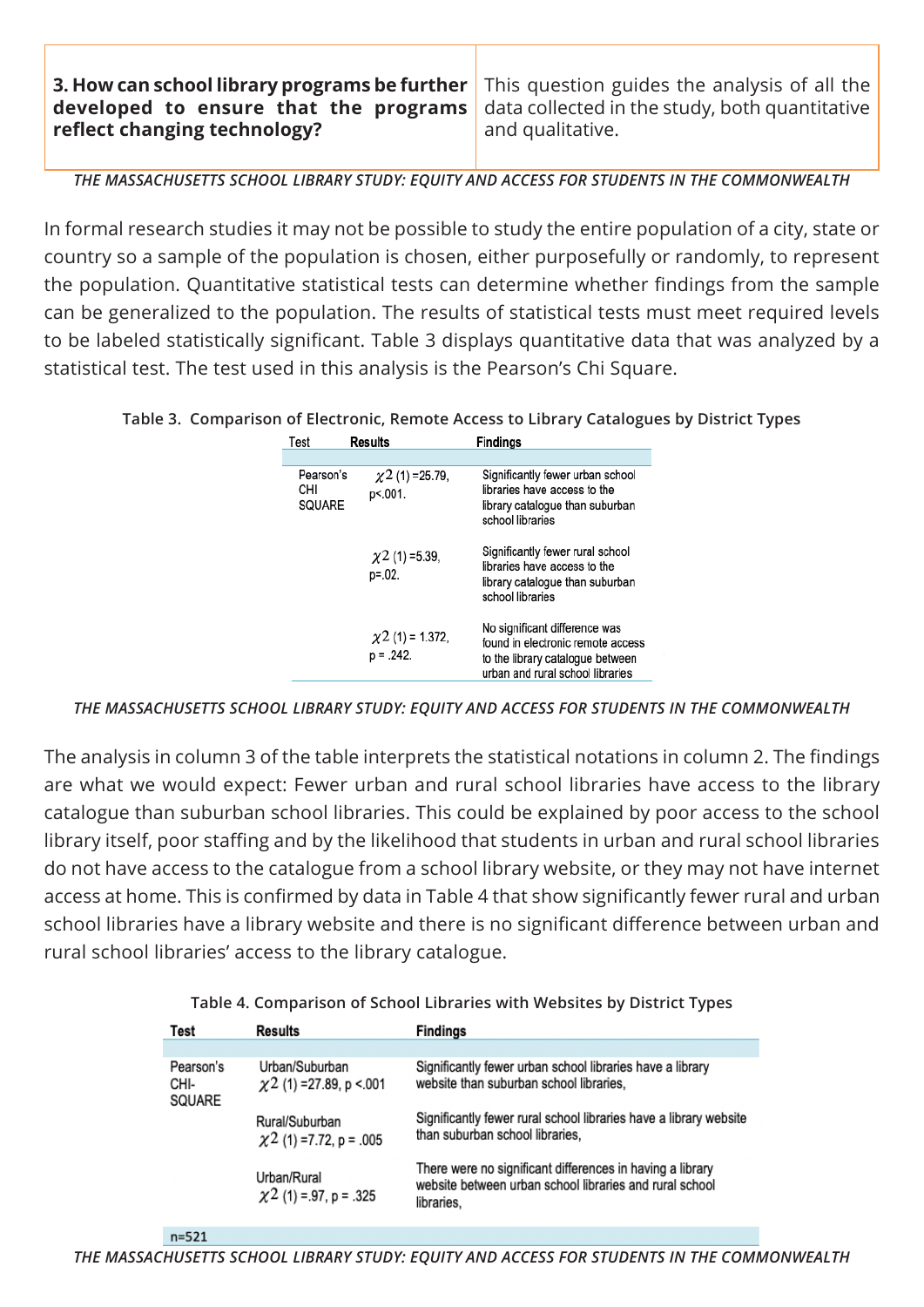While practitioners may rely on the work and findings of researchers in their field, are well versed in their profession, and are valued for their expertise and the evidence that is generated by their work, they may be reticent to use quantitative statistical analysis and research methods that involve guidelines for validity and reliability of methods and results. This is okay. However, it is important that school librarians read and understand the findings of statistical analyses. As we can see from the data excerpted from the Massachusetts study descriptive statistics and qualitative methods can accurately represent data collected through action research. Most of the tools for gathering and displaying data in formal research are transferable to action research, especially in the case of qualitative methods such as interviews, case studies, and observation. Content analysis is a strong qualitative tool that uses color coding to mark categories that emerge from print content. These methods are well-suited to action research that is local and usually involves a small number of participants. However, qualitative data can in some instances be representative when there is a larger number of participants, as in focus groups that consist of people who share knowledge or experience in the specific area of interest.

### **What do the qualitative data from the Massachusetts study look like?**

This section addresses Research Question 2 of the study: What are the barriers and enablers school librarians face to deliver library resources and instruction or help to their school communities, i.e., students, teachers, and administrators? Respondents supplied extended written answers to this survey question that were categorized and summarized. The researchers used the constant comparative method and color coding to analyze these verbal data shown in Table 5.

| <b>Theme</b>                                                                                                                                                       | <b>Needs expressed by respondents in</b><br>response to this question                                                                                                                                                                                                                                                                                                                                           |
|--------------------------------------------------------------------------------------------------------------------------------------------------------------------|-----------------------------------------------------------------------------------------------------------------------------------------------------------------------------------------------------------------------------------------------------------------------------------------------------------------------------------------------------------------------------------------------------------------|
| Content v. skills-based curriculum                                                                                                                                 | Many respondents acknowledged that<br>general education teachers are under<br>enormous pressure to cover content-<br>based curriculum. This pressure negatively<br>impacted interest in collaborating on<br>lessons designed to integrate skills-based<br>curriculum and informational literacy skills.<br>Participants reflected this in statements<br>that expressed their feelings of not being<br>'valued.' |
| Perception of library skills-based curriculum<br>as an 'extra'                                                                                                     | Expressed as teachers not having time to<br>collaboratively plan lessons.                                                                                                                                                                                                                                                                                                                                       |
| <b>General lack of appreciation expressed</b><br>about many (but not all) administrators<br>who did not 'value' the library or library<br>instructional curriculum | Reflected in statements of administrative<br>disinterest, low priority of the library in<br>budgeting for staff, support staff for extended<br>hours, budgeting for collection development,<br>and in scheduling the librarians' time and<br>library for non-library and non-instructional<br>tasks.                                                                                                            |

**Table 5. Barriers to Student Access to the Library Program**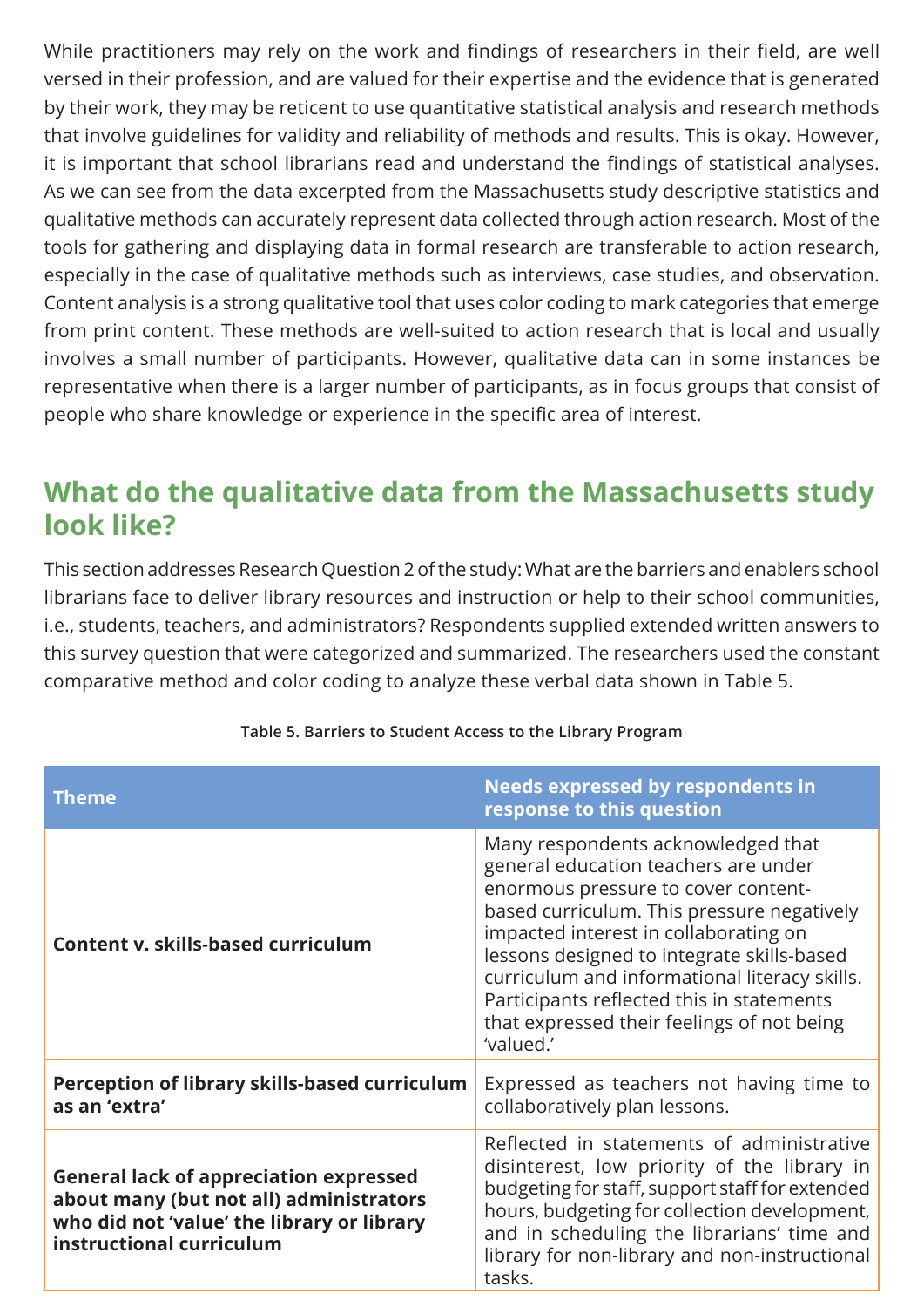| Lack of engagement with specific subsets of<br><b>students</b>                                  | METCO populations identified<br>by<br>participants as not being regular users of<br>the school library, and the need for specific<br>outreach.<br>English as a Second Language and Special<br>Education students identified as requiring<br>extra outreach and collection development<br>due to language barriers and schedule<br>barriers due to specialized services. |
|-------------------------------------------------------------------------------------------------|-------------------------------------------------------------------------------------------------------------------------------------------------------------------------------------------------------------------------------------------------------------------------------------------------------------------------------------------------------------------------|
| Value placed on the role of instructional<br>technology specialist over the school<br>librarian | Great value placed on instruction of platforms<br>(Google, Scratch, etc.) and maintenance of<br>computer carts and laptops in 1:1 schools over<br>information/digital/citizenship literacies.                                                                                                                                                                           |
| Value of free access to pleasure reading                                                        | Participants reported a decrease in book<br>talks and free reading assignments due to<br>increased curriculum pressure, especially in<br>ELA. Pleasure reading not noted as a priority<br>in the schools of these participants.                                                                                                                                         |

*THE MASSACHUSETTS SCHOOL LIBRARY STUDY: EQUITY AND ACCESS FOR STUDENTS IN THE COMMONWEALTH*

# **Moving from Data to Action**

After the survey data were analyzed the Commission on School Libraries tackled the job of creating recommendations, based on the quantitative and qualitative findings of the study, that would be disseminated to school administrators, teacher librarians, the Department of Elementary and Secondary Education (DESE), the Board of Library Commissioners which functions as the state library, and the general public. Such exposure created an opportunity to raise awareness of the role of school libraries in educating youth and the extent of equity, or inequity, in access to school library resources and services.

Since this scientific study followed guidelines for formal academic sampling and research the findings could be generalized from the sample of participating teacher librarians to the general population of teacher librarians in Massachusetts. The study provides a Logic Model (Table 6) that contains recommendations indicated by the findings of the study. These recommendations become the goals of a strategic plan. The excerpted section of recommendations from the study focus on Access to Information Technology. The recommendations made by the School Library Commission became the **HOW?** in the Logic Model. The research data that informs each recommendation provided the **WHY?** or the data that provided rationale for each recommendation. The Logic Model also provides logistics of **WHO?** will take action and **WHEN?** actions will be taken over a three-year period.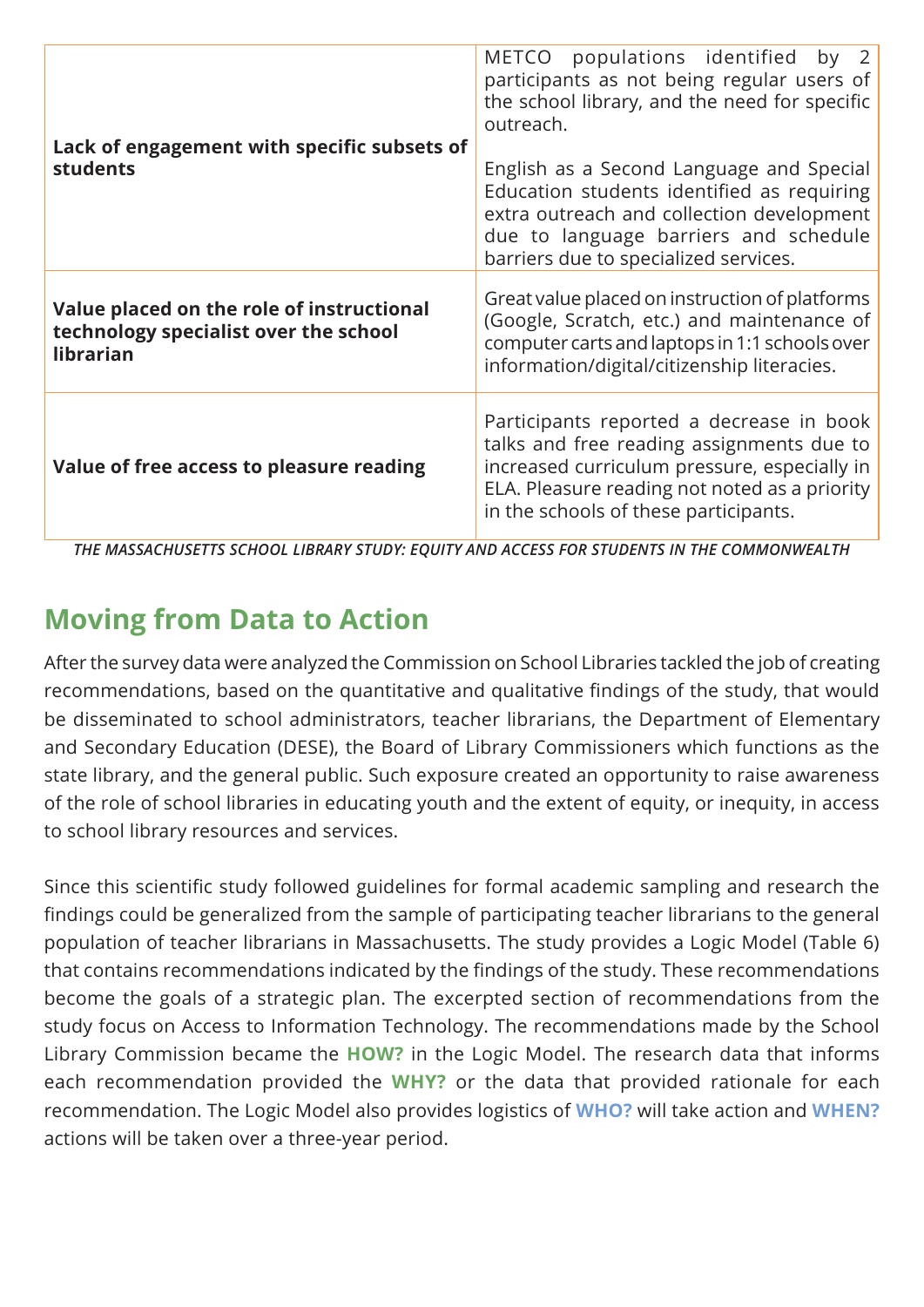#### **Table 6. A Logic Model Using Recommendations from the Massachusetts Study to Improve Access to the Internet and Digital Devices in School Libraries**

| <b>HOW TO IMPROVE</b><br><b>ACCESS TO INTERNET AND</b><br><b>DIGITAL DEVICES?</b><br><b>Recommendations become the Goals</b>                                                                                                                                       | <b>WHO?</b><br><b>Executes</b><br>the Plan?                    | <b>WHEN?</b><br><b>Timelines</b> | <b>WHY?</b><br><b>Data from the Study that</b><br><b>Supports the Recommendations</b>                                                                                                                                                                     |
|--------------------------------------------------------------------------------------------------------------------------------------------------------------------------------------------------------------------------------------------------------------------|----------------------------------------------------------------|----------------------------------|-----------------------------------------------------------------------------------------------------------------------------------------------------------------------------------------------------------------------------------------------------------|
| <b>Goal 1.</b> Increase access to the<br>internet in school libraries<br>guided by an audit that identifies<br>schools with inadequate IT<br>infrastructure and bandwidth to<br>support instruction.                                                               | DESE,<br><b>Teacher</b><br>Librarians,<br><b>IT Specialist</b> | Year <sub>1</sub>                | Only 64.5% of teacher<br>librarians report that the<br>bandwidth in their schools                                                                                                                                                                         |
| <b>Goal 2. Seek partnerships</b><br>and funding, subsidies, and<br>in-kind donations in the<br>public and private sectors of<br>communication and IT industries<br>to fund the installation of<br>state-of-the-art technological<br>infrastructure in all schools. | DESE,<br><b>Teacher</b><br>Librarians,<br><b>IT Specialist</b> | Year <sub>2</sub>                | is sufficient to support<br>instruction.<br><b>Statistically fewer urban</b><br>school libraries have<br>adequate bandwidth<br>compared with suburban<br>school libraries.<br>68.1% of school librarians<br>report they do not have                       |
| <b>Goal 3.</b> Develop strategies and<br>phase out reliance on analog<br>media and devices in school<br>libraries and replace them with<br>digital media, digital devices and<br>video streaming.                                                                  | DESE,<br><b>Teacher</b><br>Librarians,<br><b>IT Specialist</b> | <b>Year 2</b>                    | video streaming and rely on<br>outdated analog modes.<br>A statistically significant<br>number of rural school<br>libraries have less access to<br>video streaming than rural<br>and suburban schools.<br>Data indicate a wide<br>disparity among schools |
| <b>Goal 4. Identify school libraries</b><br>that are not adequately<br>equipped to provide access to<br>computers and other digital<br>devices.                                                                                                                    | DESE,<br><b>Teacher</b><br>Librarians,<br><b>IT Specialist</b> | Year <sub>3</sub>                | for student access to<br>computers in the library.<br>72.4% of school librarians<br>reported no policy exists<br>in their schools to ensure<br>every student has 24/7<br>access to a computer.                                                            |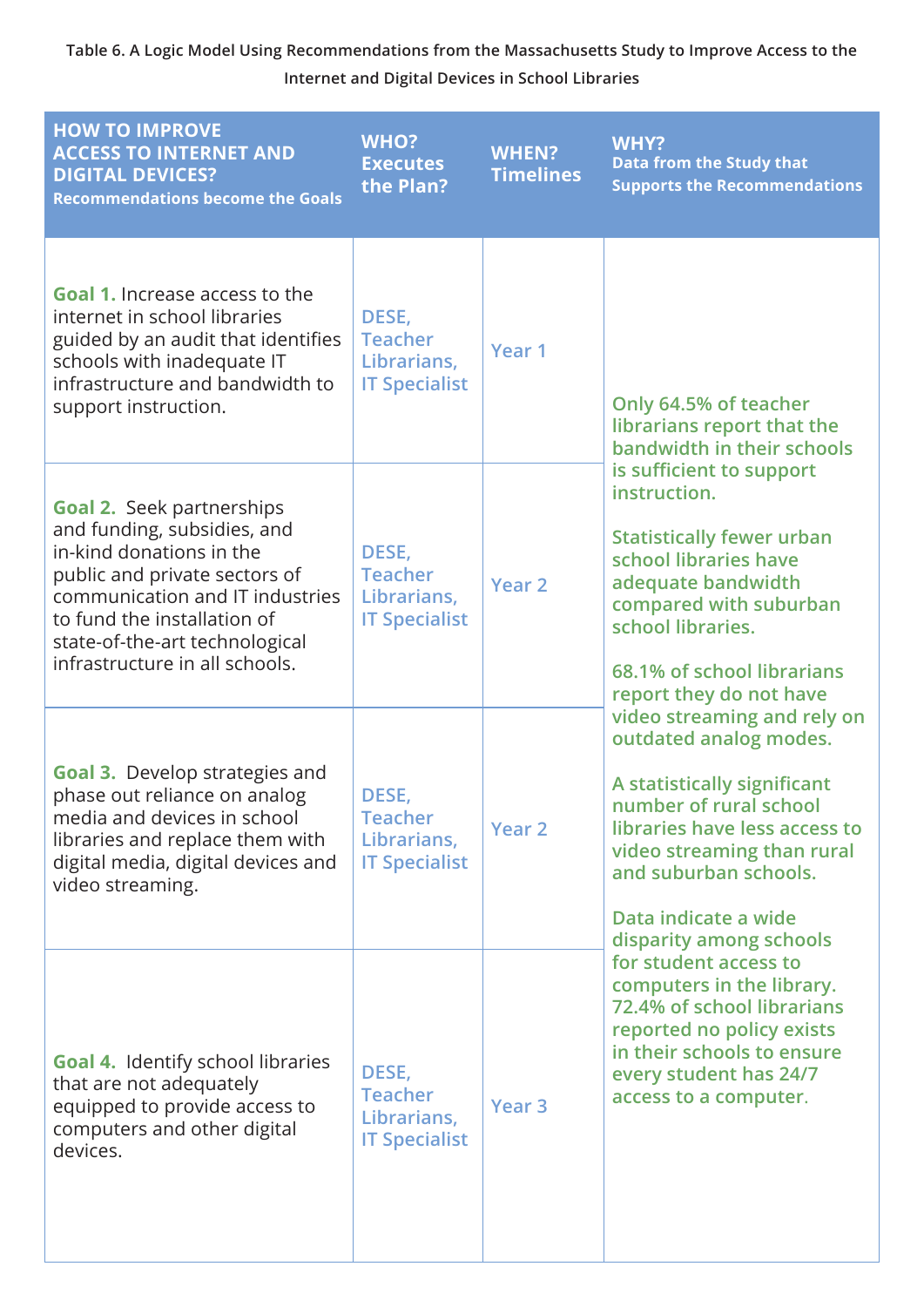| <b>Goal 5.</b> Design and apply a<br>metric for existing and desired<br>number of computers and<br>other devices to student<br>population and create targets<br>that represent an adequate<br>number of computers/devices<br>for elementary, middle, and high<br>schools. The metric includes a<br>one-to-one computer policy for<br>economically disadvantaged<br>students. | DESE, SLS, IT<br><b>Specialist</b>                                                                                                                                                    | Year <sub>3</sub> | <b>Significantly fewer</b><br>urban school libraries<br>reported student access to<br>information technology in<br>their school libraries than<br>suburban school libraries.<br>Although 95.2% of school<br>libraries have internet<br>access, internet access for<br>almost 40% of students<br>is poor. Only 25.6% of<br>librarians said that 41-80%<br>of students had access.<br>Fig. 55 shows 72.4% of<br>respondents said their<br>schools do not have a one-<br>child-one-computer policy.<br>Only 10.4% are actively<br>planning to implement<br>it. 16.3% of respondents<br>responded, 'not applicable.' |
|------------------------------------------------------------------------------------------------------------------------------------------------------------------------------------------------------------------------------------------------------------------------------------------------------------------------------------------------------------------------------|---------------------------------------------------------------------------------------------------------------------------------------------------------------------------------------|-------------------|------------------------------------------------------------------------------------------------------------------------------------------------------------------------------------------------------------------------------------------------------------------------------------------------------------------------------------------------------------------------------------------------------------------------------------------------------------------------------------------------------------------------------------------------------------------------------------------------------------------|
| Goal 6. Seek funding through<br>budgeting and ESSA [Every<br>Child Succeeds Act], e-grants,<br>foundations, and other sources<br>to improve access to an<br>adequate number of computers<br>and mobile devices to support<br>instruction.                                                                                                                                    | DESE,<br><b>Teacher</b><br>Librarians,<br><b>IT Specialist</b>                                                                                                                        | Year <sub>3</sub> | 72.4% of respondents<br>said their schools do not<br>have a one-child-one-<br>computer policy. Only<br>10.4% are actively planning<br>to implement it. 16.3% of<br>respondents responded,<br>'not applicable.'                                                                                                                                                                                                                                                                                                                                                                                                   |
| <b>Goal 7.</b> Develop needs<br>assessment and funding<br>guidelines through collaborative<br>initiatives with English Language<br>Learners [ELL], Special Needs<br>personnel, and MBLC, for<br>the installation of adaptive<br>technologies, core collections,<br>funding, and advocacy that<br>accommodate diverse special<br>needs of disabled students.                  | <b>DESE Teacher</b><br>Librarians,<br><b>IT, Special</b><br><b>needs</b><br>personnel,<br><b>MBLC</b><br>(Massachusetts<br><b>Board of</b><br><b>Library</b><br><b>Commissioners)</b> | Year 3+           | A low number of librarians<br>reported the acquisition<br>of adaptive technologies<br>[fig. 60] to accommodate<br>learning difficulties of<br>special needs students<br>and struggling readers. A<br>typical comment: 'We do not<br>have appropriate materials<br>and technology for English<br><b>Language Learners and</b><br><b>Special Education learners.'</b>                                                                                                                                                                                                                                              |